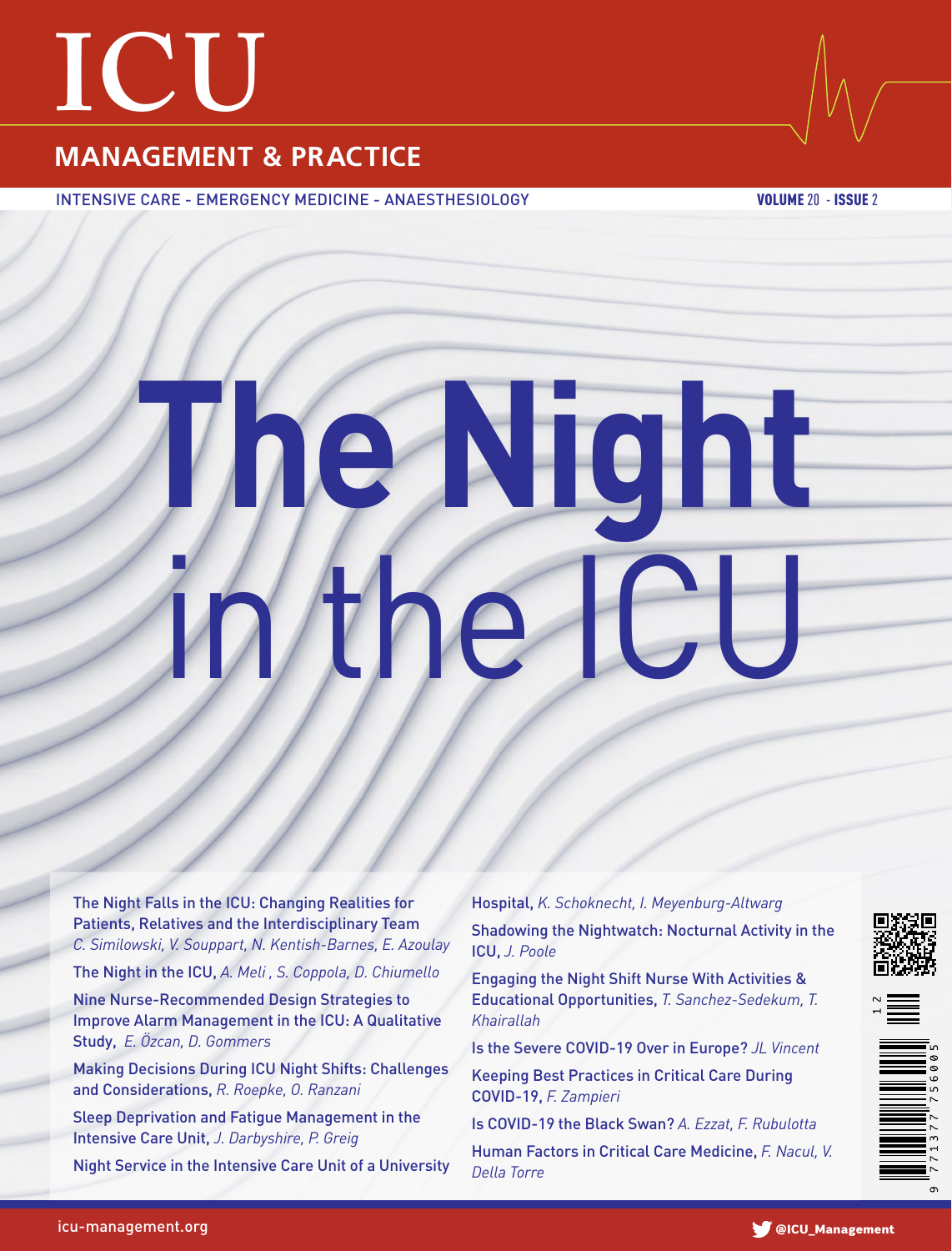

**Roberta M. L. Roepke**  Trauma and Acute Care Surgery ICU

Department of Surgery Hospital das Clinicas HCFMUSP Faculdade de Medicina Universidade de Sao Paulo São Paulo, Brazil.

ICU AC Camargo Cancer Center São Paulo, Brazil

### **robertaroepke@hotmail.com**



**Otavio T. Ranzani** 

Pulmonary Division Heart Institute (InCor) Hospital das Clinicas HCFMUSP Faculdade de Medicina Universidade de Sao Paulo São Paulo, Brazil.

Barcelona Institute for Global Health ISGlobal Barcelona, Spain

### **otavioranzani@yahoo.com.br**

**C** dotavio ranzani

**Taking a night shift in the ICU can** be challenging, particularly from a resident/fellow perspective. Across the globe, it is observed that night shifts are characterised by the following specific scenario: less resources, less in-house specialist consultants and few and often less experienced staff. There is frequently less supervision from seniors and consultants. Besides that, chronic and acute sleep deprivation affects our cognitive and motor performance (Maltese et al. 2016; Rubulotta et al. 2016). You fear the patients will decompensate and require urgent interventions that you may not feel comfortable performing (or have not yet performed) on your own. A great number of unplanned ICU admissions happen at night and important early treatment decisions will need to be made before you can handoff your shift.

### **Nighttime Extubation**

Night shifts can create a circumstance of decreased surveillance that potentially impacts patient safety. There is evidence that nighttime procedures and decisions are associated with undesirable patientcentred outcomes. Thus, in the bedside round at 22:00, your team agreed patient "A" could be extubated, because they passed a spontaneous breathing trial and you should decide to perform it now or the next morning. Earlier extubation has several theoretical advantages, such as a decreased need of sedatives, less delirium and weakness, prevention of ventilatorassociated complications, decreased ICU and hospital length of stay. However, overnight extubation might be riskier for some patients. A large retrospective multicentre cohort showed that nighttime extubations are associated with higher ICU and hospital mortality, and patients who received >12 hours of mechanical ventilation also had higher reintubation rates when extubated at night (Gershengorn et al. 2016). Limitations of that study include incomplete information on patients' status about decisions to withhold/withdrawn care and unplanned extubations, which is more likely to occur at night.

Their findings contrast with previous results, where nighttime extubations did

Making Decisions During ICU Night Shifts: Challenges and **Considerations** 

We review the decision-making processes during night shifts focusing on the perspective of residents and fellows. We explore nighttime decisions about extubations, ICU discharge, withholding/withdrawing and night shift crosscoverage.

> not show higher reintubation rates, length of stay or hospital mortality compared to those extubated at daytime, although most of the nighttime extubations were cardiac surgical patients (82%), a population that benefits from fast-track extubation protocols (Tischenkel et al. 2016). Current evidence suggests that decision to extubate at night may depend on specific patient characteristics, staff availability and expertise and might not be advisable in all patients. While elective surgical patients probably benefit from extubation as soon as possible, more complex medical patients or those on mechanical ventilation for more than 12 hours could experience harm from overnight extubation.

### **Nighttime Discharge**

Nighttime ICU discharge has been associated with worse outcomes, possibly leading to higher readmission rates and excess hospital mortality (Vollam et al. 2018). The reasons implicated involve premature decision discharge, poor surveillance at wards and inadequate handover affecting continuity of care. Returning to your night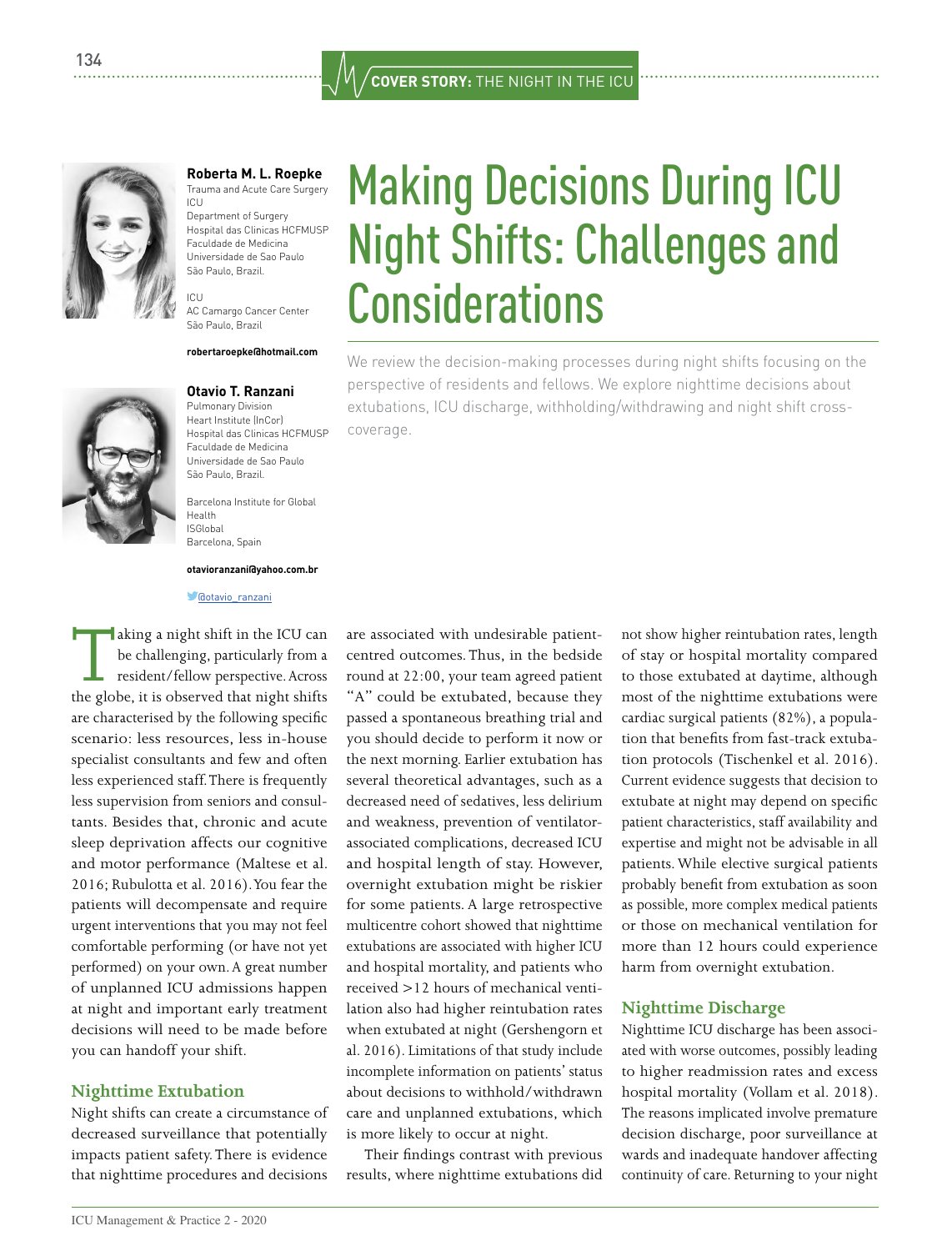shift: after the bedside round, you receive a call from the emergency and there is some pressure for an ICU bed because a trauma patient is arriving and there is a patient with sepsis in the emergency room. You have only one ICU bed available. Should you consider to discharge patient "B," fully recovered from a septic shock but with clear borderline dependency on care and frail? Organisational factors are also important. Elevated ICU occupancy and pressure for ICU beds could influence decision to discharge and have been associated to readmission (Chrusch 2009). The quality of post-ICU care must also be considered before discharging a complex patient to the ward at nighttime. Medical and nursing staff availability and presence of rapid-response teams, that could detect early deterioration and need for intervention, are important factors in decision making. Additionally, the possibility to discharge to step-down units instead of general wards is another alternative to increase safety during this process.

Decision to discharge is complex, based on clinical judgement and organisational and logistic factors. It's likely not the timing alone, but the patient status when leaving the ICU and where is the proposed destination, that determines outcomes. Consideration of all these factors together with a shared decision among the healthcare workers on both places (inside/outside ICU) is especially important when discharging at night.

### **Nighttime Withholding and Withdrawing Decisions**

Another important decision, to withhold medical support, can be a reason for concern in the nightshift, especially for a resident or less experienced physician dealing with a patient whose condition is rapidly deteriorating overnight. Discussions of goals of care with patient or their surrogates and decision on limitations of medical treatment are usually done by attending physicians, but they can

unexpectedly (and not rarely) arrive at nighttime.

End-of-life decisions and palliative practice are influenced by country and cultural characteristics, religious beliefs, local legal aspects and professional individual experience (Sprung et al. 2008; Sprung et al. 2019). Surveys have demonstrated that years since graduation, seniority and background (intensivists vs. nonintensivists) affect physicians' preferences on life-support decision making (Cook et al. 1995; Spronk et al. 2009).

## **4** dnighttime extubations are associated with higher ICU and hospital mortality **PP**

Although end-of-life practice is improving, with limitations of life-prolonging therapies occurring more frequently and fewer deaths without limitations of medical support (Sprung et al. 2019), there is still poor documentation of these decisions on medical charts despite its importance for legal purposes. Information on decisions to withhold or withdraw specific therapies, those who participated in the discussion and if the patient was involved in the decision are inconsistently reported in medical records (Spronk et al. 2009). We believe adequate documentation should be available for all team-members to ensure continuity of care, thereby better informing nightshifts. It is common that the traditional handover does not cover all the information needed or already taken about end-of-life decisions and you might face the anxiety of taking this decision overnight. Or, maybe worse, making decisions that do not match previous settled goals according to patient's preferences. In our opinion, end-of-life care decisions during nightshifts is a place for further research.

### **Night Shift in Cross-Coverage**

Nightshift can demand even more when a physician that is not involved in daytime care is taking over for the nighttime, providing cross-coverage, which is common in residency training. Longitudinal follow up is essential not only to know important details of a patient history, but to understand patient's personal values and to develop trusting relationships with patients and families. Thus, longitudinal follow up supports, in theory, better treatment decisions that match patient and family preferences. By disrupting continuity of care, cross-coverage has been associated with increased risk in medical errors and adverse events, presumably leading to worse outcomes (Petersen et al. 1994). In contrast, longitudinal follow up might be responsible to reinforce certain personal cognitive biases and create blind spots during the routine daily care. In an interesting study to evaluate this hypothesis, Amaral and coworkers reported an association between greater nighttime cross-coverage with decreased ICU mortality (Kajdacsy-Balla 2014). The potential reasons were greater number of nighttime decisions when fellows were in cross-coverage compared to fellows that participated in the morning rounds. Fellows during cross-coverage at night ordered more diagnostic CT scans, initiated antibiotics and modified ventilation and extubation plans, as compared with the plan-of-care defined by the daytime team. The hypothesis is that different providers can offer a new perspective on the case and balance physicians' anchoring bias in decision-making process. It is not completely clear, though, how cross coverage could influence patient's outcomes, but a balanced "second look" may actually benefit patients.

### **Conclusion**

Independent of your decision on extubating patient "A" or discharging patient "B," we believe night shifts are an important part